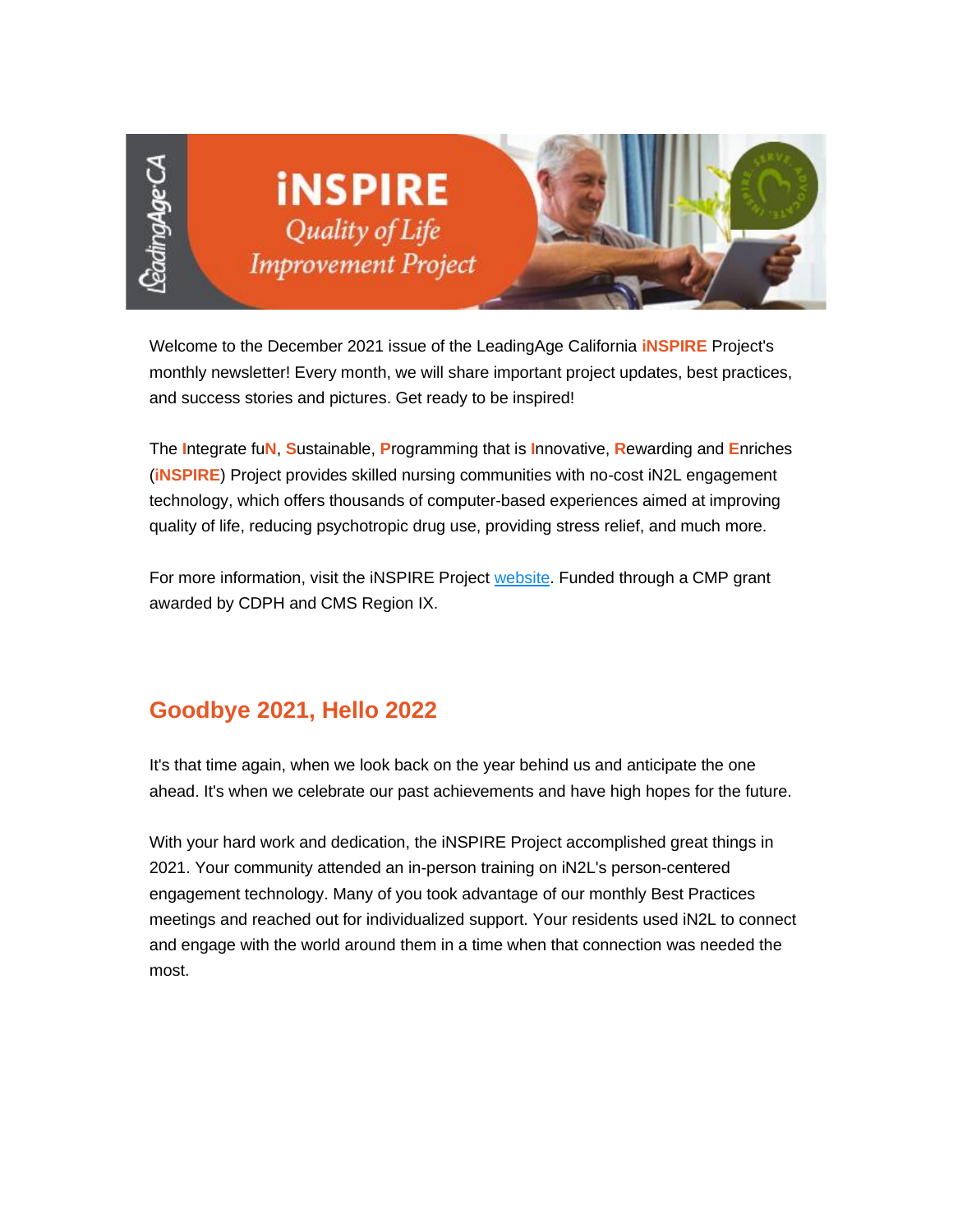

The year ahead promises to be an exciting one. You will receive a second in-person training, a competency training, that will demonstrate learned skills and will provide additional individualized training in areas that you would like to gain further knowledge. Don't forget, at any time, you can always schedule a personalized in-person or virtual INSPIRE Project orientation by contacting Amanda Davidson by [email](mailto:adavidson@leadingageca.org) or phone at (916) 469-3385.

Late in the year, your iN2L subscription will come to an end and the 23" Group Engagement system and tablets are yours to keep. Since iN2L follows a monthly subscription model, we encourage you to begin paying for the subscription at the conclusion of the grant-funded 24-months. Begin thinking now about how your community might maintain the monthly subscription at your own cost. If you have questions, you can contact Carmeli Hocson by [email](mailto:chocson@in2l.com) or phone at (303) 806-0797 ext. 180.

We look forward to working with you this coming year. Thank you for all that you do to improve the quality of life of your residents.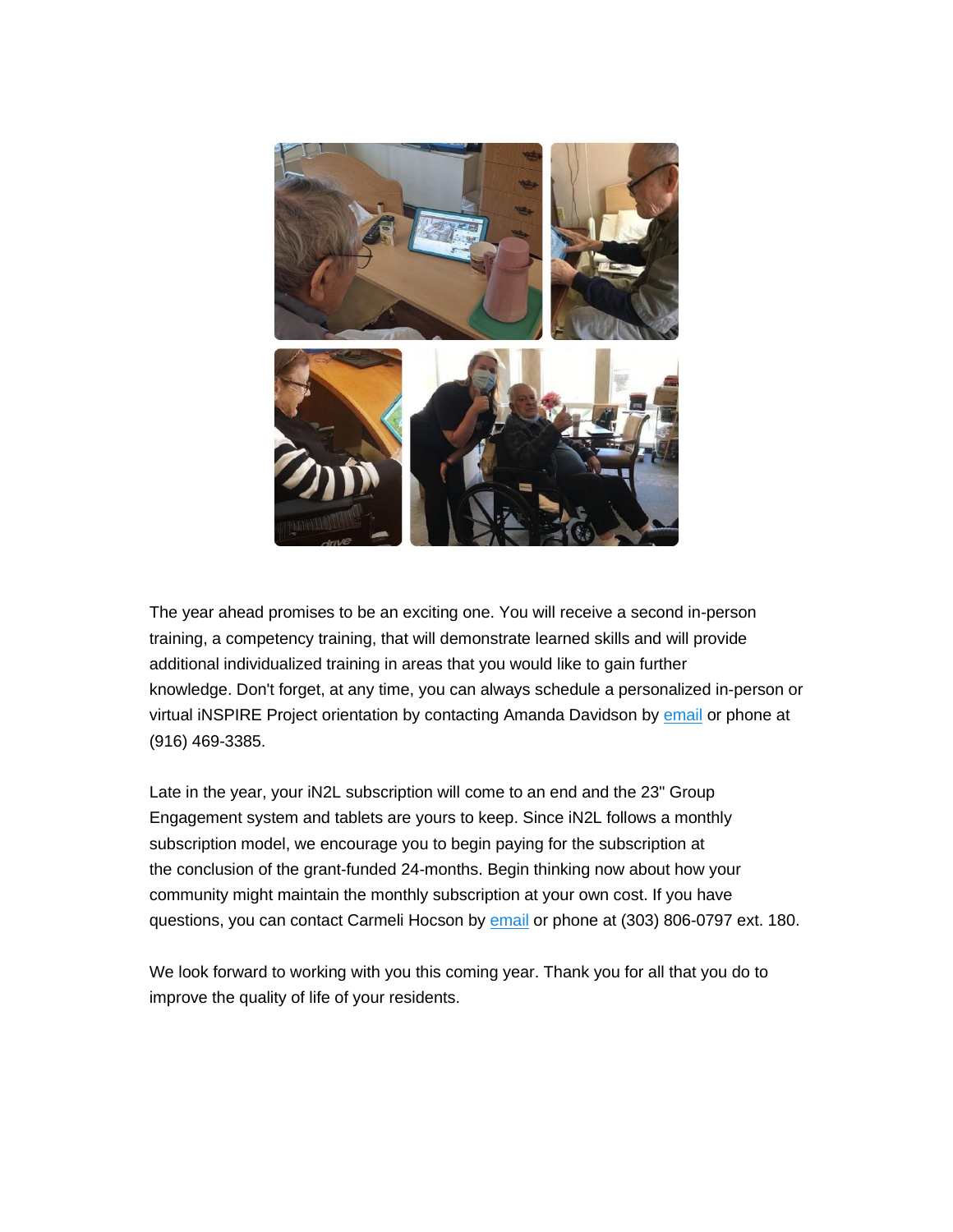## **A Job Well Done!**

Last quarter, four communities went above and beyond! Using the 23" Group Engagement system and the tablets, their residents played games, watched movies on Saltbox TV, enjoyed listening to music, and much more.

We'd like to congratulate the following communities for providing residents with, on average, over four hundred hours of iN2L for the quarter: **Hollenbeck Palms - Heideman Care Center**, **Milpitas Care Center**, **Mission de la Casa Nursing and Rehabilitation Center**, and **Regents Point - Windcrest.** Keep up the great work!

## **Coming Soon**

Don't forget to add these important dates to your calendar!

**iNSPIRE Project Best Practices Meeting**

Wednesday, January 26 2:00 PM - 2:30 PM Registe[r](https://nam11.safelinks.protection.outlook.com/?url=https%3A%2F%2Fu6486279.ct.sendgrid.net%2Fls%2Fclick%3Fupn%3DhxRT-2BaJEwPX7D4KE9buaoLcBV9zYwUqR4Zz6VT5aqkoE9V4zRvcdxsoj3HizFRFKmKjbYryMl02cBIwISUC34x1KS9Vav002KnAYGeCiHyqkX4CW9w3LlAIRB4QyPal9j0Tv_ynjBnrLOJw6JesCQaGcSU1U4FraFfNtAbtcdLdsaHlkBDiFVMUz2TmDV3khhnfdiNk2F-2BHi29Spr3KgAvp-2Bxk5fKwV1uOmS0gy7y1pyBYHxuklq9e9XFXAxQ0xuGI18gpUGn22Ga2wCg9FhxQyLT0PuJi-2FQa9d07c4X9TXuANGtHcbBRhgC1addACkOWlKOwMwouAr8d2O7bc5qTeiHa-2BjJezmrJohDM7WvkSjcfj-2FONLH3ncMltRrYJhx9FWhUV6EFEkdpbWuhiWCD0jJm2KyOeaCfP21w20PRyxm4XrFZSwWR5EOaWu-2BgtrOslu5lkr8oSzecSy-2BWjOFGXUaG-2FxmOeViaCWX7AYhywCXL70v54GaLYdn8Ty9M-2Fftzgcxuus6i-2F1NBeomx5295qKVMvRpnq43VZ0ng3hgRQpxlUqO3nsoCUyDAfzwtutg25eLtWdVeE41wcS7zkgDUDc1SybQ-3D-3D&data=04%7C01%7Cadavidson%40leadingageca.org%7C406b2a1516b241d09d5008d9c49bec36%7C0d860a7502b14b43954fe1205876f72f%7C0%7C0%7C637756996242028012%7CUnknown%7CTWFpbGZsb3d8eyJWIjoiMC4wLjAwMDAiLCJQIjoiV2luMzIiLCJBTiI6Ik1haWwiLCJXVCI6Mn0%3D%7C3000&sdata=OVckzBaVuQrcOs9R%2BQqAoSJ29uifzpeyEZG1xnMkUE0%3D&reserved=0) [here!](https://nam11.safelinks.protection.outlook.com/?url=https%3A%2F%2Fu6486279.ct.sendgrid.net%2Fls%2Fclick%3Fupn%3DhxRT-2BaJEwPX7D4KE9buaoLcBV9zYwUqR4Zz6VT5aqkoE9V4zRvcdxsoj3HizFRFKL-2F4wfIkflQp5k5K4qlE-2BDPPwVhKpwERV0d8eq4SfHol05s2UhhKRjHFFAFO8OLtjeY5z_ynjBnrLOJw6JesCQaGcSU1U4FraFfNtAbtcdLdsaHlkBDiFVMUz2TmDV3khhnfdiNk2F-2BHi29Spr3KgAvp-2Bxk5fKwV1uOmS0gy7y1pyBYHxuklq9e9XFXAxQ0xuGI18gpUGn22Ga2wCg9FhxQyLT0PuJi-2FQa9d07c4X9TXuANGtHcbBRhgC1addACkOWlKOwMwouAr8d2O7bc5qTeiHa-2BjJezmrJohDM7WvkSjcfj-2FONLH3ncMltRrYJhx9FWhUVa-2BpmKGU3J-2FDxZlHMGt495oCk2EQ1UefasNvu4o1QicKdTdh8d-2FpY9uMj3v5oWxnKjM-2BDOjhQ-2BnSjGdmA1zXXcMYieCIZjLXtM1Qcc6-2FTU6weOGMwQ-2FWMHabhNJruBylFK9VuakPD-2FDqdJFwNXMuRhbHUNL-2BTQ-2Bhz70UJNU1b7CldY3FP8-2FXOl47HTL80YjNVro2DWv7-2Be7poIWAVebO9QA-3D-3D&data=04%7C01%7Cadavidson%40leadingageca.org%7C406b2a1516b241d09d5008d9c49bec36%7C0d860a7502b14b43954fe1205876f72f%7C0%7C0%7C637756996242038011%7CUnknown%7CTWFpbGZsb3d8eyJWIjoiMC4wLjAwMDAiLCJQIjoiV2luMzIiLCJBTiI6Ik1haWwiLCJXVCI6Mn0%3D%7C3000&sdata=x70HVo8BW4U2sOOpNt7hpxXEC0OrtmazfDswX1DmHyw%3D&reserved=0)

Attend this 30-minute best practices meeting to get your iNSPIRE Project questions answered. Your support team and your peers will be available to respond to your questions, offer solutions and best practices, as well as share a few tips and tricks. This is an optional and informal meeting designed to support you and the implementation and integration of the iN2L program in your community. These best practices meetings will be held monthly.

Please note, the Best Practices Meeting in December has been canceled due to the Christmas holiday.

**2022 Quarterly Reporting Due Dates: CASPER Report, Quality of Life (QOL), and Activity Participation Surveys** March 18, 2022 June 17, 2022 September 16, 2022